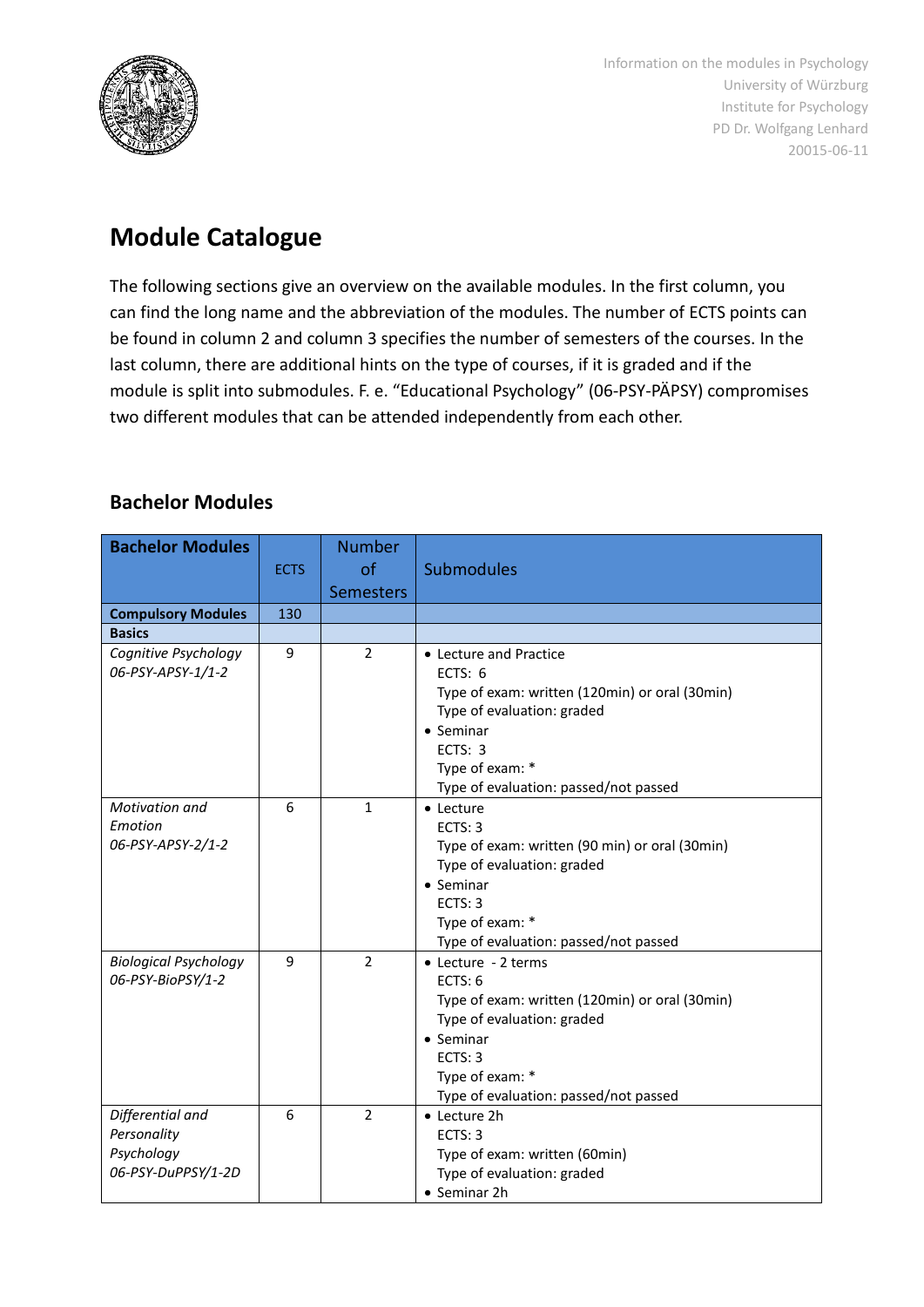|                                 |                |                | ECTS: 3                                                           |
|---------------------------------|----------------|----------------|-------------------------------------------------------------------|
|                                 |                |                | Type of exam: *                                                   |
|                                 |                |                | Type of evaluation: passed/not passed                             |
| Developmental                   | 9              | $\overline{2}$ | • Lecture                                                         |
| Psychology                      |                |                | FCTS: 3                                                           |
| 06-PSY-EPSY/1-2                 |                |                | Type of exam: written (120min)                                    |
|                                 |                |                | Type of evaluation: graded                                        |
|                                 |                |                | • 2 Seminars                                                      |
|                                 |                |                | ECTS: $6$                                                         |
|                                 |                |                | Type of exam: *                                                   |
|                                 |                |                | Type of evaluation: passed/not passed                             |
| History of Psychology           | 3              | $\mathbf{1}$   | • Lecture                                                         |
| 06-PSY-EiG-/1                   |                |                | Type of exam: written (60min) or oral (30min)                     |
|                                 |                |                |                                                                   |
|                                 |                |                | Type of evaluation: graded                                        |
| Social Psychology               | 9              | $\overline{2}$ | • Lecture and Practice                                            |
| 06-PSY-Soz-PSY/1-2              |                |                | ECTS: 6                                                           |
|                                 |                |                |                                                                   |
|                                 |                |                | Type of exam: written (120min)                                    |
|                                 |                |                | Type of Evaluation: graded                                        |
|                                 |                |                | • Seminar                                                         |
|                                 |                |                | ECTS: 3                                                           |
|                                 |                |                | Type of exam: *                                                   |
|                                 |                |                | Type of Evaluation: passed/not passed                             |
| Methods &<br><b>Diagnostics</b> |                |                |                                                                   |
| Psychological                   | 12             | $\overline{2}$ | • Lecture and Practice                                            |
| <b>Diagnostics</b>              |                |                | ECTS: 6                                                           |
| 06-PSY-DTT/1-2                  |                |                |                                                                   |
|                                 |                |                | Type of exam: written (120min)                                    |
|                                 |                |                | Type of evaluation: graded                                        |
|                                 |                |                | $\bullet$ Seminar                                                 |
|                                 |                |                | ECTS: 6                                                           |
|                                 |                |                | Type of exam: *                                                   |
|                                 |                |                | Type of Evaluation: passed/not passed                             |
| Experimental                    | 6              | $\overline{2}$ | • Lab-course in experimental Psychology                           |
| <b>Research Methods</b>         |                |                | ECTS: 5                                                           |
| 06-PSY-EFM/1-2                  |                |                | Type of exam: poster and its presentation                         |
|                                 |                |                | Type of Evaluation: passed/not passed                             |
|                                 |                |                |                                                                   |
|                                 |                |                | • Experience as a subject in psychological experiments<br>ECTS: 1 |
|                                 | $\overline{7}$ | $\overline{2}$ |                                                                   |
| Psychological                   |                |                | $\bullet$ Lecture - 2 terms                                       |
| Research Methods                |                |                | ECTS: 7                                                           |
| 06-PSY-ML/1                     |                |                | Type of exam: written exam (90min) & thesis(10p)                  |
|                                 |                |                | or written exam (90min) & unmarked                                |
|                                 |                |                | exercises (10)                                                    |
|                                 |                |                | or written exam (120min)<br>Type of Evaluation: graded            |
| <b>Statistics</b>               | 12             | $\overline{2}$ | • Statistics I: Lecture and Practice                              |
| 06-PSY-STAT/1-2                 |                |                | ECTS: 6                                                           |
|                                 |                |                |                                                                   |
|                                 |                |                | Type of exam: written (120min)                                    |
|                                 |                |                | Type of Evaluation: graded                                        |
|                                 |                |                | • Statistics II: Lecture and Practice                             |
|                                 |                |                | ECTS: 6                                                           |
|                                 |                |                | Type of exam: written (120min)                                    |
|                                 |                |                | Type of Evaluation: graded                                        |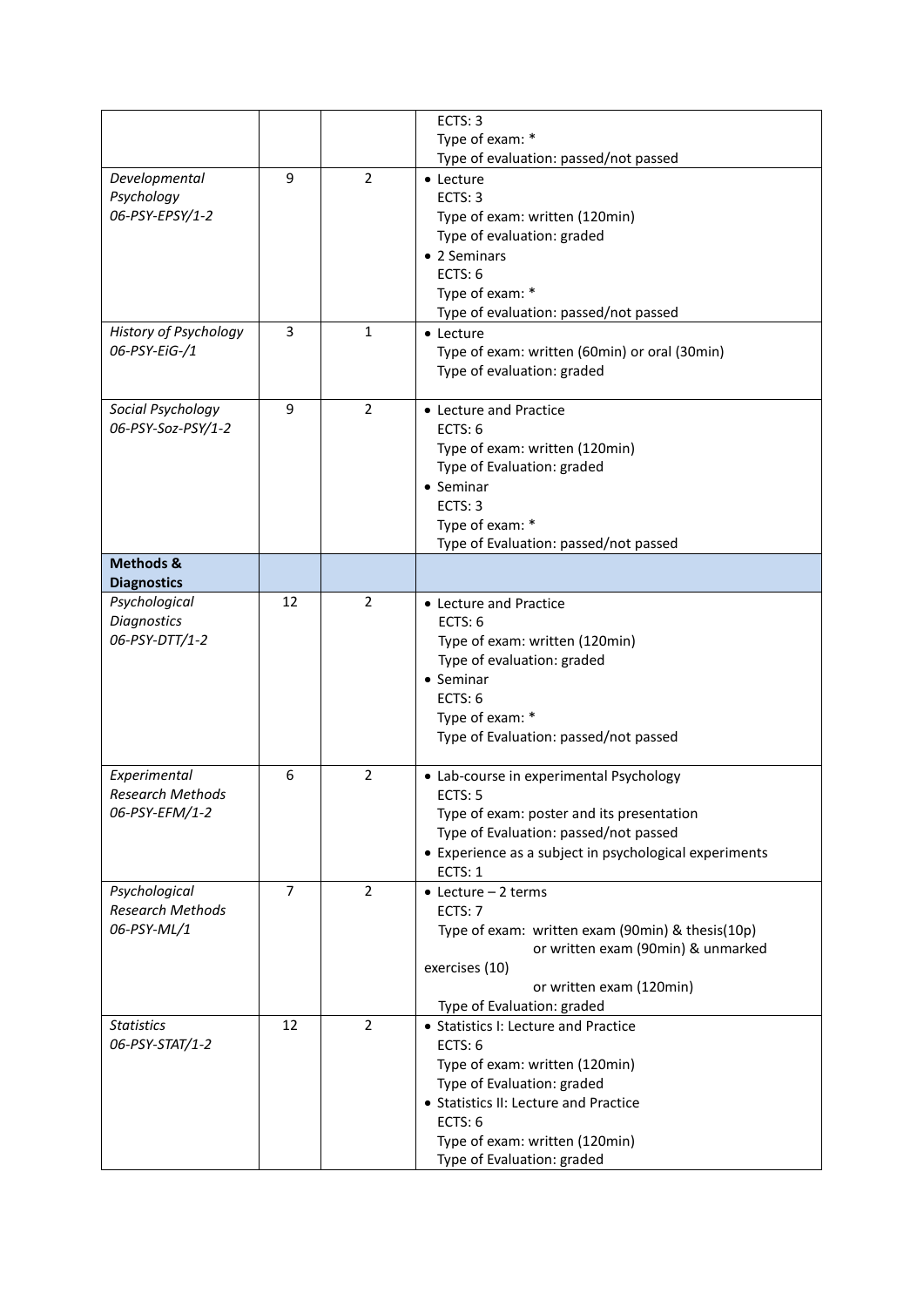| <b>Applied Subjects</b>                                                                                         |          |                                  |                                                                                                                                                                                                                                                                                                                                                                                                                                                                                                      |
|-----------------------------------------------------------------------------------------------------------------|----------|----------------------------------|------------------------------------------------------------------------------------------------------------------------------------------------------------------------------------------------------------------------------------------------------------------------------------------------------------------------------------------------------------------------------------------------------------------------------------------------------------------------------------------------------|
| Clinical Psychology<br>and Interventions<br>06-PSY-KI-PSY/1-3<br>Educational<br>Psychology<br>06-PSY-Pä-PSY/1-2 | 12<br>12 | $\overline{2}$<br>$\overline{2}$ | • Lecture - 2 terms<br>ECTS: $6$<br>Type of exam: written (120min)<br>Type of evaluation: graded<br>• Clinical Seminar<br>ECTS: 3<br>Type of exam: *<br>Type of evaluation: passed/not passed<br>• Intervention Seminar<br>ECTS: 3<br>Type of exam: *<br>Type of evaluation: passed/not passed<br>• Lecture and accompanying Seminar<br>ECTS: 6<br>Type of exam: written (120min)<br>Type of evaluation: graded<br>• 2 Seminars<br>ECTS: 6<br>Type of exam: presentation (30min) with handout (3p) & |
| <b>Economic Psychology</b>                                                                                      | 12       | $\overline{2}$                   | written exam (40min)<br>Type of evaluation: passed/not passed<br>• Lecture 2 terms                                                                                                                                                                                                                                                                                                                                                                                                                   |
| 06-PSY-Wi-PSY/<br>$1 - 3$                                                                                       |          |                                  | ECTS: 6<br>Type of exam: written (120min) or oral (30min)<br>Type of evaluation: graded<br>• 2 Seminars<br>ECTS: 3 each<br>Type of exam: *<br>Type of evaluation: passed/not passed                                                                                                                                                                                                                                                                                                                  |
| Neuroanatomy &<br>Physiology                                                                                    |          |                                  |                                                                                                                                                                                                                                                                                                                                                                                                                                                                                                      |
| Neuroanatomy and<br>Physiology<br>03-PSY-NeuPhy/1-2                                                             | 6        | $\overline{2}$                   | • Neuroanatomy Lecture<br>ECTS: 3<br>Type of exam: written (60min) or oral (15min)<br>Type of Evaluation: graded<br>• Physiology Lecture<br>ECTS: 3<br>Type of exam: written (60min) or oral (15min)<br>Type of Evaluation: graded                                                                                                                                                                                                                                                                   |
| <b>Compulsory Optional</b><br><b>Modules</b>                                                                    | 18       |                                  |                                                                                                                                                                                                                                                                                                                                                                                                                                                                                                      |
| Decisions in a Social<br>Context<br>06-PSY-EisK                                                                 | 9        | $\mathbf{1}$                     | • 2 Seminars<br>Type of exam: unmarked presentation (20min) & written<br>exam (90min)<br>Type of evaluation: graded                                                                                                                                                                                                                                                                                                                                                                                  |
| Development and<br>Lifelong Learning<br>06-PSY-EulL/1-2                                                         | 9        | $\mathbf{1}$                     | $\bullet$ 2 Seminars (I + II)<br>ECTS: $4 + 5$<br>Type of exam: presentation (29min) & written exam<br>(45min) each<br>Type of Evaluation: graded                                                                                                                                                                                                                                                                                                                                                    |
| Cognitive Basics of<br><b>Behavioral Control</b><br>06-PSY-GruVer-/1                                            | 9        | $\mathbf{1}$                     | • Lecture and accompanying seminar<br>Type of exam: written (120min) or oral (30min)<br>Type of evaluation: graded                                                                                                                                                                                                                                                                                                                                                                                   |
| <b>Health Psychology</b>                                                                                        | 9        | 1                                | • 2 Seminars                                                                                                                                                                                                                                                                                                                                                                                                                                                                                         |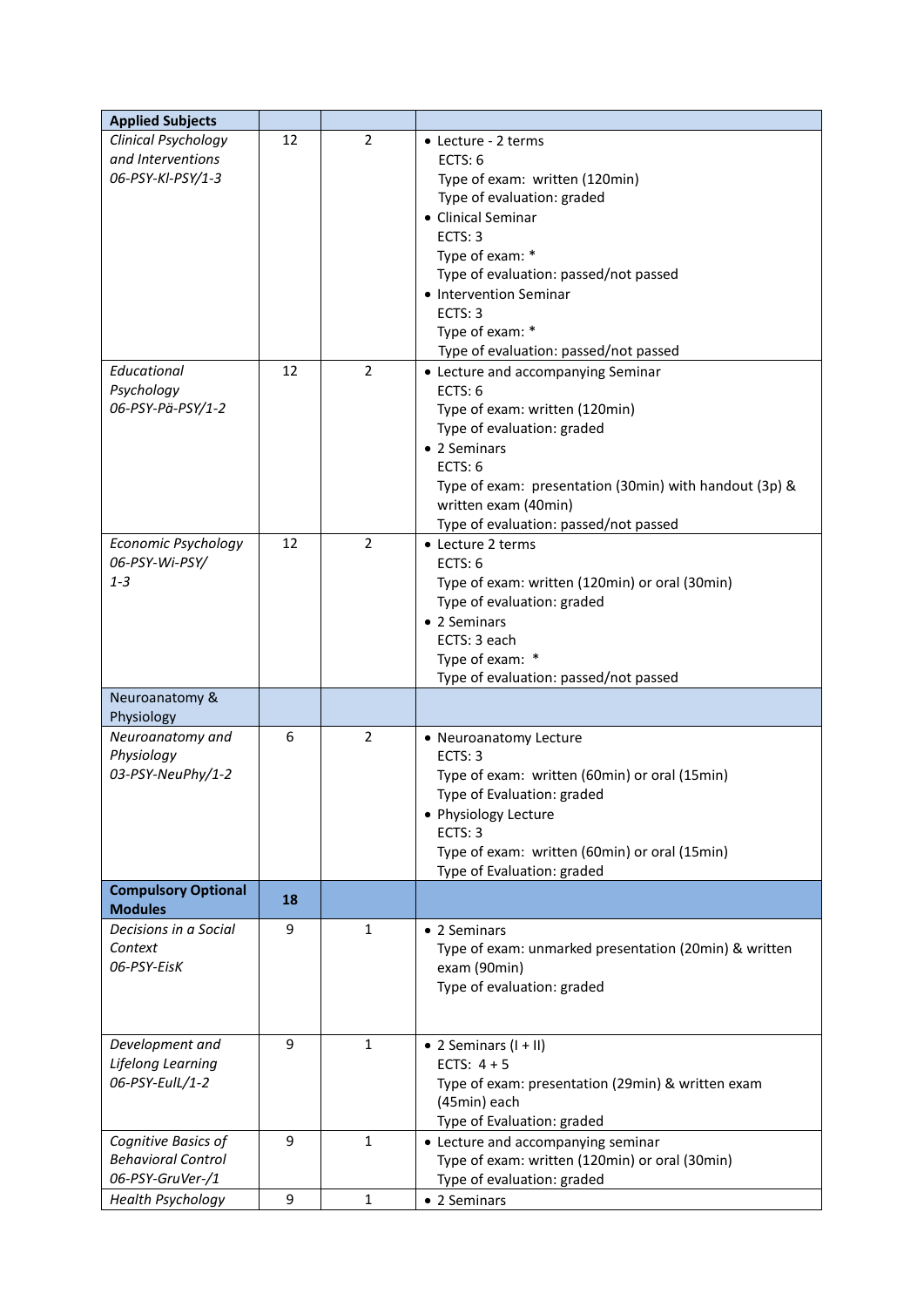| and Emotional<br><b>Disorders</b><br>06-PSY-GueS            |    |              | Type of exam: presentation (30min) & written elaboration<br>(3p)<br>Type of evaluation: graded                                                                                                                                                                                                |
|-------------------------------------------------------------|----|--------------|-----------------------------------------------------------------------------------------------------------------------------------------------------------------------------------------------------------------------------------------------------------------------------------------------|
| <b>Human Factors</b><br>06-PSY-MeuTe                        | 9  | 1            | • Lecture and Practice<br>Type of exam: written exam (90min) & presentation<br>(20min) with elaboration (7p)<br>or written exam (90min) & thesis (15p)<br>or oral exam (30min) & presentation (20min)<br>with elaboration (7p)<br>or oral exam (30min) & thesis<br>Type of Evaluation: graded |
| <b>Key Qualifications</b>                                   | 20 |              |                                                                                                                                                                                                                                                                                               |
| General key<br>qualifications                               | 5  |              |                                                                                                                                                                                                                                                                                               |
| Subject-specific key<br>qualifications<br>$06$ -PSY-Prak/-1 | 15 |              | • Internship<br>Internship report (8p)<br>Type of evaluation: passed/not passed                                                                                                                                                                                                               |
| <b>Bachelor-Thesis</b>                                      | 12 | $\mathbf{1}$ | • Thesis $(30p)$<br>Type of evaluation: graded                                                                                                                                                                                                                                                |

\* = For Seminars: a) presentation (15min) with written report (6p) or b) presentation (30min) with written report (3p) or c) written exam (60min) or d) oral exam (15min) or e) practice (60h) or f) seminar paper (10p).

# **Master Modules**

| <b>Master Modules</b>                              | <b>ECTS</b> | Dur            |                                                                                                    |
|----------------------------------------------------|-------------|----------------|----------------------------------------------------------------------------------------------------|
| <b>Compulsory Modules</b>                          |             |                |                                                                                                    |
| <b>Psychological Diagnostics</b>                   |             |                |                                                                                                    |
| Seminar<br>PSY-MA-Dia/-1                           | 5           | $\mathbf{1}$   | • Seminar 2h<br>Type of exam: *<br>Type of Evaluation: graded                                      |
| Internship<br>PSY-MA-PRA/-1                        | 15          | $\mathbf{1}$   | • Internship 2h<br>Type of exam: written elaboration (8p)<br>Type of Evaluation: passed/not passed |
| <b>Psychological Research</b><br><b>Methods</b>    | 10          | $\overline{2}$ |                                                                                                    |
| Psychological Research<br>Methods 1<br>PSY-MA-ML-1 | 5           | $\mathbf{1}$   | • Lecture 2h<br>Type of exam: written exam (120min)<br>Type of Evaluation: graded                  |
| Psychological Research<br>Methods 2<br>PSY-MA-ML-2 | 5           | $\mathbf{1}$   | • Lecture 2h<br>Type of exam: written exam (60min.)<br>Type of Evaluation: graded                  |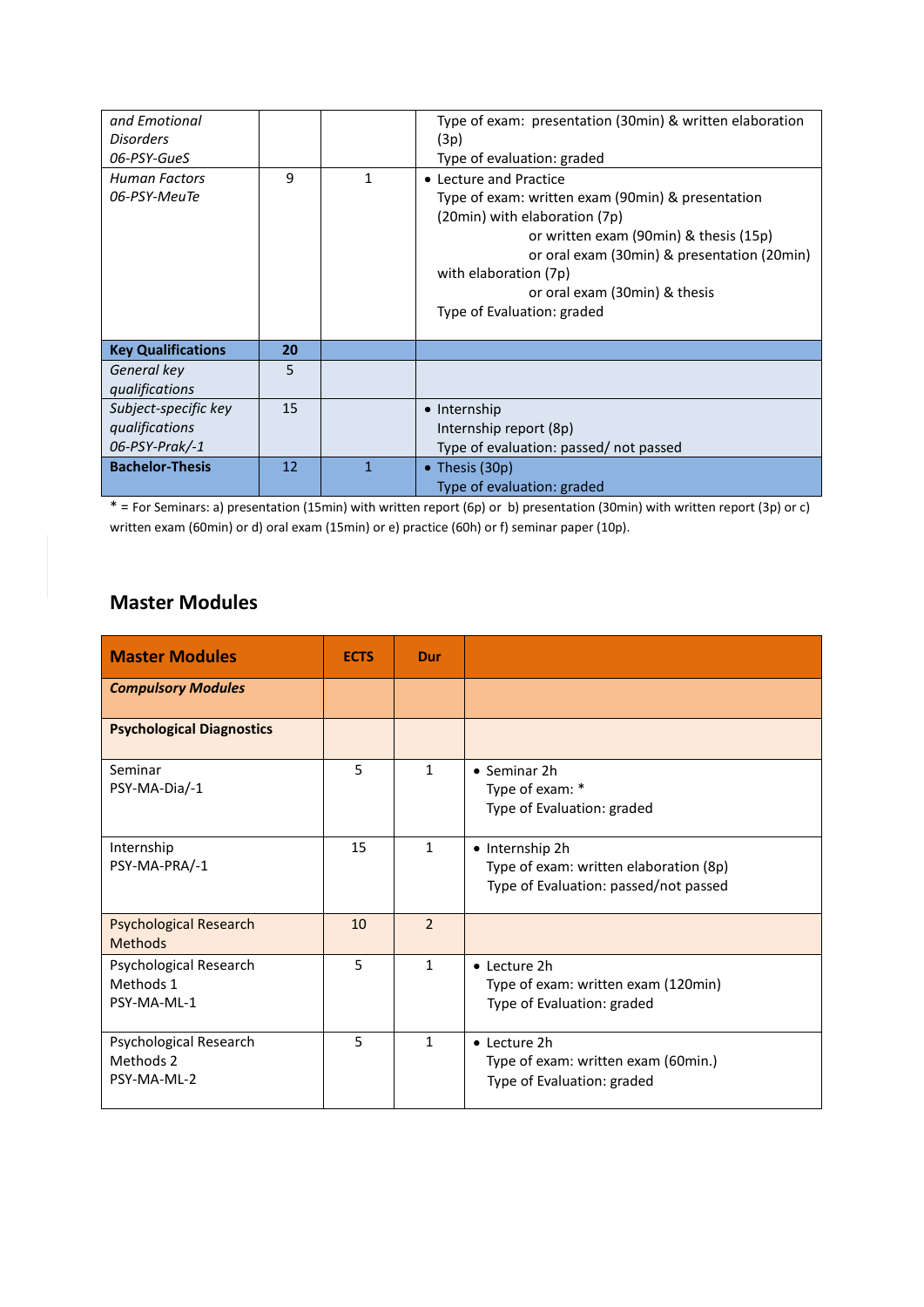| <b>Compulsory Optional Modules</b>                                                                                   |    |                |                                                                                                                                                                                                            |
|----------------------------------------------------------------------------------------------------------------------|----|----------------|------------------------------------------------------------------------------------------------------------------------------------------------------------------------------------------------------------|
| <b>Compulsory Optional Module I</b><br>(Major)                                                                       |    |                |                                                                                                                                                                                                            |
| Decision Making, Action<br>Control, &<br>Human Factors - Advanced<br>PSY-MA-EHAV/1-4                                 | 20 | $\overline{2}$ | $\bullet$ 4 seminars<br>ECTS: 5 each<br>Type of exam: *<br>Type of Evaluation: graded                                                                                                                      |
| Education, Development, &<br>Lifelong Learning - Advanced                                                            | 20 | 2              | $\bullet$ 4 seminars<br>Type of exams: *<br>Type of evaluation: passed/not passed<br>final exam: written (60min) or oral (30min)<br>Type of evaluation: graded                                             |
| Clinical Psychology,<br>Interventional Psychology, &<br><b>Clinical Neurosciences</b><br>-Advanced<br>PSY-MA-KINV/-1 | 20 | $\overline{2}$ | $\bullet$ lecture<br>Type of exam: written (60min) or oral (30min)<br>Type of evaluation: graded<br>$\bullet$ 3 seminars<br>Type of exams: *<br>Type of evaluation: passed/not passed                      |
| <b>Compulsory Optional Module II</b><br>(Minor)                                                                      |    |                |                                                                                                                                                                                                            |
| Decision Making, Action<br>Control, & Human Factors<br>PSY-MA-EHA/1-3                                                | 15 | 2              | • 3 Seminars<br>ECTS: 5 each<br>Type of exam: *<br>Type of Evaluation: graded                                                                                                                              |
| Education, Development, &<br>Lifelong Learning<br>PSY-MA-BELL/-1                                                     | 15 | $\overline{2}$ | $\bullet$ 3 seminars<br>ECTS: 5 each<br>Type of exam: *<br>Type of Evaluation: passed/not passed<br>• final exam: written (60min) or oral (30min)<br>Type of evaluation: graded                            |
| Clinical Psychology,<br>Interventional Psychology, &<br><b>Clinical Neurosciences</b>                                | 15 | $\overline{2}$ | • Lecture<br>Type of exam: written (60min) or oral (30min)<br>Type of Evaluation: graded                                                                                                                   |
|                                                                                                                      |    |                | 2 seminars<br>Type of exams: *<br>Type of evaluation: graded/not graded                                                                                                                                    |
| <b>Compulsory Optional Module</b><br>"project work"                                                                  |    |                |                                                                                                                                                                                                            |
| Cognition and Behavior<br>PSY-MA-KV/-1                                                                               | 15 | 2              | • Seminar<br>ECTS: 5<br>• Project<br><b>ECTS: 10</b><br>Type of exam: presentation (30min,) or project<br>report (10p) or oral exam (60min) or scientific<br>poster (DIN A0)<br>Type of Evaluation: graded |
| <b>Motivation and Emotion</b><br>PSY-MA-ME/1-4                                                                       | 15 | $\overline{2}$ | • Seminar<br>ECTS: 5<br>Type of exam: *                                                                                                                                                                    |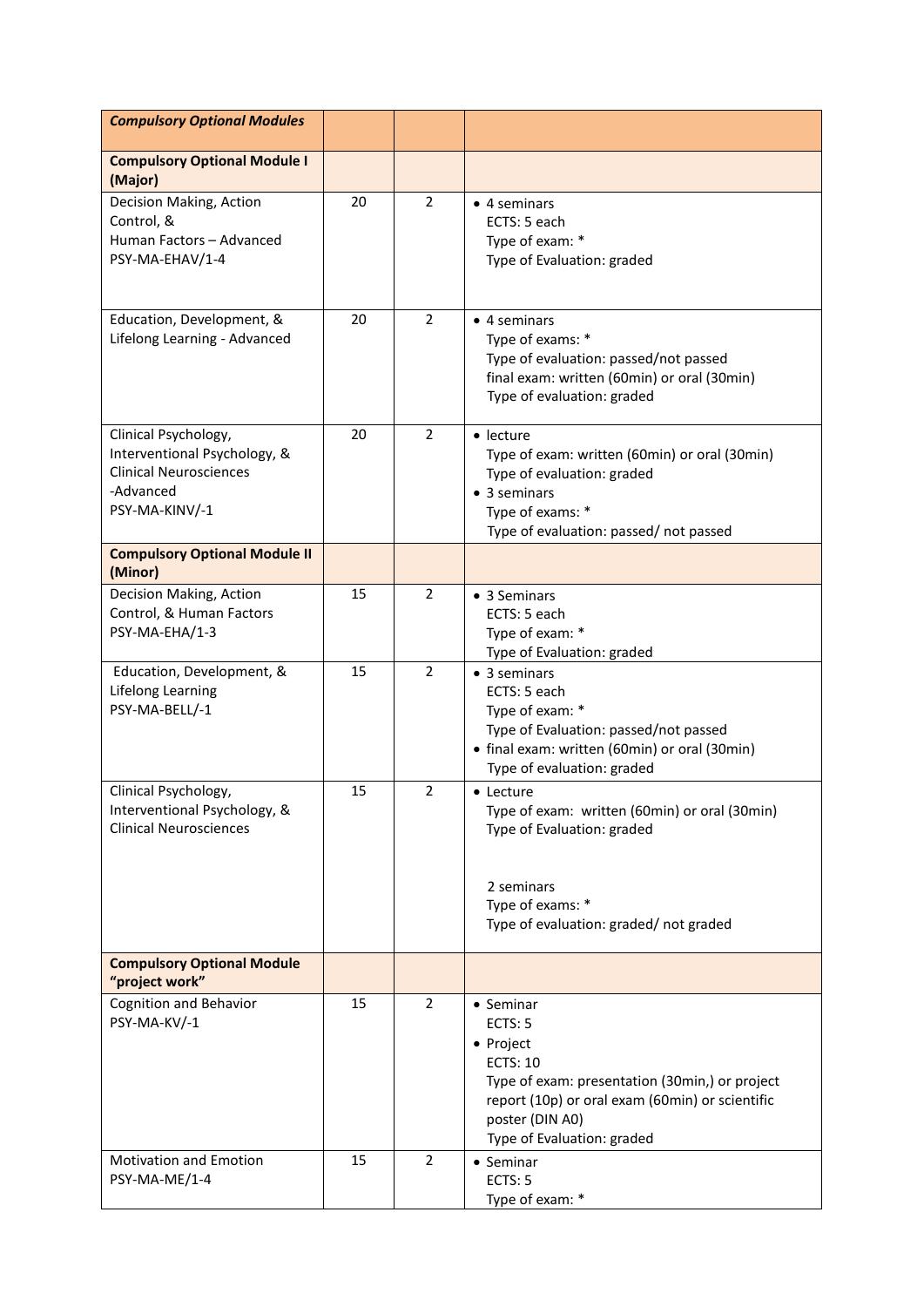|                                    |    |                | Type of Evaluation: graded                     |
|------------------------------------|----|----------------|------------------------------------------------|
|                                    |    |                | • Project                                      |
|                                    |    |                | ECTS: 10                                       |
|                                    |    |                | Type of exam: exposé                           |
|                                    |    |                | Type of Evaluation: graded                     |
| <b>Interindividual Differences</b> | 15 | $\overline{2}$ | $\bullet$ Seminar                              |
| PSY-MA-IU/-1                       |    |                | ECTS: 5                                        |
|                                    |    |                | • project                                      |
|                                    |    |                | <b>ECTS: 10</b>                                |
|                                    |    |                | Type of exam: *                                |
|                                    |    |                | Type of Evaluation: graded                     |
|                                    | 15 | $\overline{2}$ |                                                |
| Clinical Psychology and            |    |                | $\bullet$ Seminar                              |
| Experimental Psychotherapy         |    |                | ECTS: 5                                        |
| Research                           |    |                | Type of exam: *                                |
| PSY-MA-KLI/1-2                     |    |                | Type of evaluation: graded                     |
|                                    |    |                | • Project                                      |
|                                    |    |                | <b>ETCS: 10</b>                                |
|                                    |    |                | Type of exam: project report (10p)             |
|                                    |    |                | Type of evaluation: graded                     |
| <b>Traffic Psychology</b>          | 15 | 2              | • Seminar                                      |
| PSY-MA-VP/1-2                      |    |                | ECTS: 5                                        |
|                                    |    |                | Type of exam: *                                |
|                                    |    |                | Type of evaluation: graded                     |
|                                    |    |                | • Project                                      |
|                                    |    |                | <b>ETCS: 10</b>                                |
|                                    |    |                | Type of exam: project report (10p)             |
|                                    |    |                | Type of evaluation: graded                     |
| Education, Development, &          | 15 | $\overline{2}$ | • Seminar                                      |
| Lifelong Learning - Research       |    |                | ECTS: 5                                        |
| PSY-MA-BELL-F/1-2                  |    |                | Type of exam: *                                |
|                                    |    |                | Type of evaluation: passed/not passed          |
|                                    |    |                | • Project                                      |
|                                    |    |                | <b>ETCS: 10</b>                                |
|                                    |    |                | Type of exam: project report (10p)             |
|                                    |    |                | Type of evaluation: graded                     |
| <b>Social Cognition</b>            |    |                | • Seminar                                      |
| PSY-MA-SK/1-2                      |    |                | ECTS: 5                                        |
|                                    |    |                | Type of exam: *                                |
|                                    |    |                | Type of evaluation: graded                     |
|                                    |    |                | • Project                                      |
|                                    |    |                | <b>ETCS: 10</b>                                |
|                                    |    |                | Type of exam: exposé (5p)                      |
|                                    |    |                | Type of evaluation: graded                     |
| <b>Experimental Economic</b>       | 15 | $\overline{2}$ | • Seminar                                      |
| Psychology                         |    |                | • Project                                      |
| PSY-MA-EW/-1                       |    |                | Type of exam: presentation (20min) and written |
|                                    |    |                | elaboration (15p)                              |
|                                    |    |                | Type of evaluation: graded                     |
| Analysis and Regulation of         | 15 | $\overline{2}$ | $\bullet$ Seminar                              |
| Behavior                           |    |                | Type of exam: *                                |
| PSY-MA-VV/1-2                      |    |                | Type of evaluation: graded                     |
|                                    |    |                |                                                |
|                                    |    |                | • Project                                      |
|                                    |    |                | Type of exam: project report (10p)             |
|                                    |    |                | Type of evaluation: graded                     |
|                                    |    |                |                                                |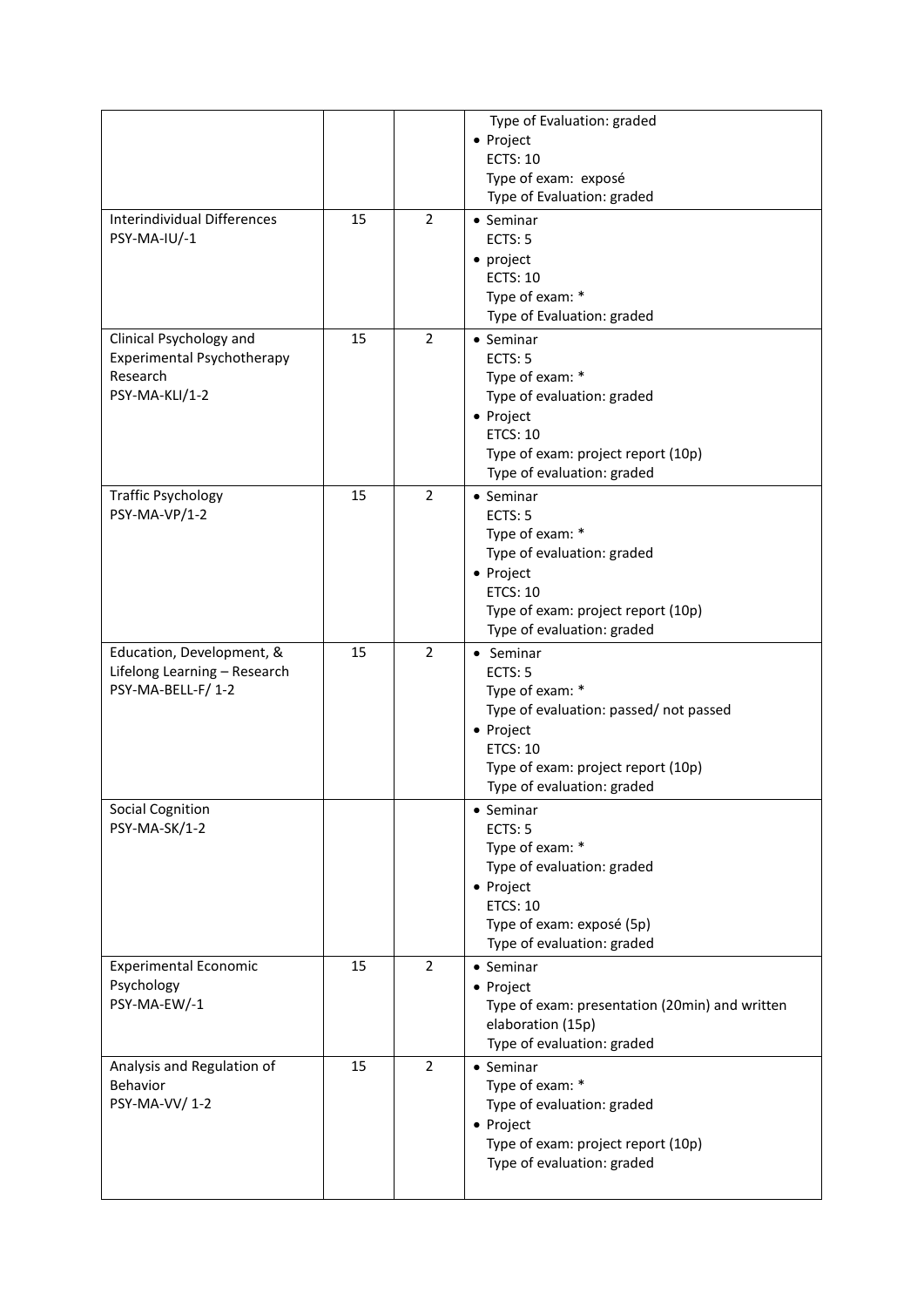| <b>Experimental Clinical Psychology</b><br>PSY-MA-EKI/1-2                                  | 15 | $\overline{2}$        | • Seminar<br>Type of exam: *<br>Type of evaluation: graded<br>• Project<br>Type of exam: project report (10p)<br>Type of evaluation: graded                                                                                          |
|--------------------------------------------------------------------------------------------|----|-----------------------|--------------------------------------------------------------------------------------------------------------------------------------------------------------------------------------------------------------------------------------|
| <b>Compulsory Optional Field</b><br>"subsidiary subject"                                   |    |                       |                                                                                                                                                                                                                                      |
| Psychiatry, Psychosomatic<br>Medicine, and Psychotherapy<br>PSY-MA-PPP/-1                  | 10 | $\overline{2}$        | • Lecture<br>Type of exam: written (90min) or oral (30min)<br>Type of evaluation: graded                                                                                                                                             |
| Introduction to Computer<br>Science for<br><b>Students of all Faculties</b><br>10-I-EIN/-1 | 10 | 1                     | • Lecture<br>Type of exam: written (90min) or<br>oral (30min) exam<br>or oral group examination (40min)<br>Type of evaluation: graded                                                                                                |
| Child and Adolescent Psychiatry<br>PSY-MA-KJP/-1                                           | 10 | $\overline{2}$        | • Lecture<br>Type of exam: written (90min) or oral exam (30min)<br>Type of Evaluation: graded                                                                                                                                        |
| <b>Clinical Neurobiology</b><br>PSY-MA-KN/1-2                                              | 10 | $\overline{2}$        | • Lecture<br>ECTS: 5<br>Type of exam: written (90min)<br>Type of evaluation: graded<br>• Literature course<br>ECTS: 5<br>Type of exam: presentation (15min)<br>Type of evaluation: graded                                            |
| Forensic Psychiatry<br>PSY-MA-FOR/1-2                                                      | 10 | $\overline{2}$        | $\bullet$ Lecture<br>ECTS: 5<br>Type of exam: oral (45min)<br>Type of Evaluation: graded<br>• Seminar<br>ECTS: 5<br>Type of exam: presentation (25min) with written<br>elaboration (10-20p)<br>Type of Evaluation: passed/not passed |
| <b>Media Communication</b><br>PSY-MA-MK/1-2                                                | 10 | $\overline{2}$        | • Lectures<br>Type of exam: written (50min) or oral (30min)<br>Type of evaluation: graded                                                                                                                                            |
| <b>Master-Thesis in Psychology</b>                                                         | 30 | $6\phantom{1}$<br>Mon |                                                                                                                                                                                                                                      |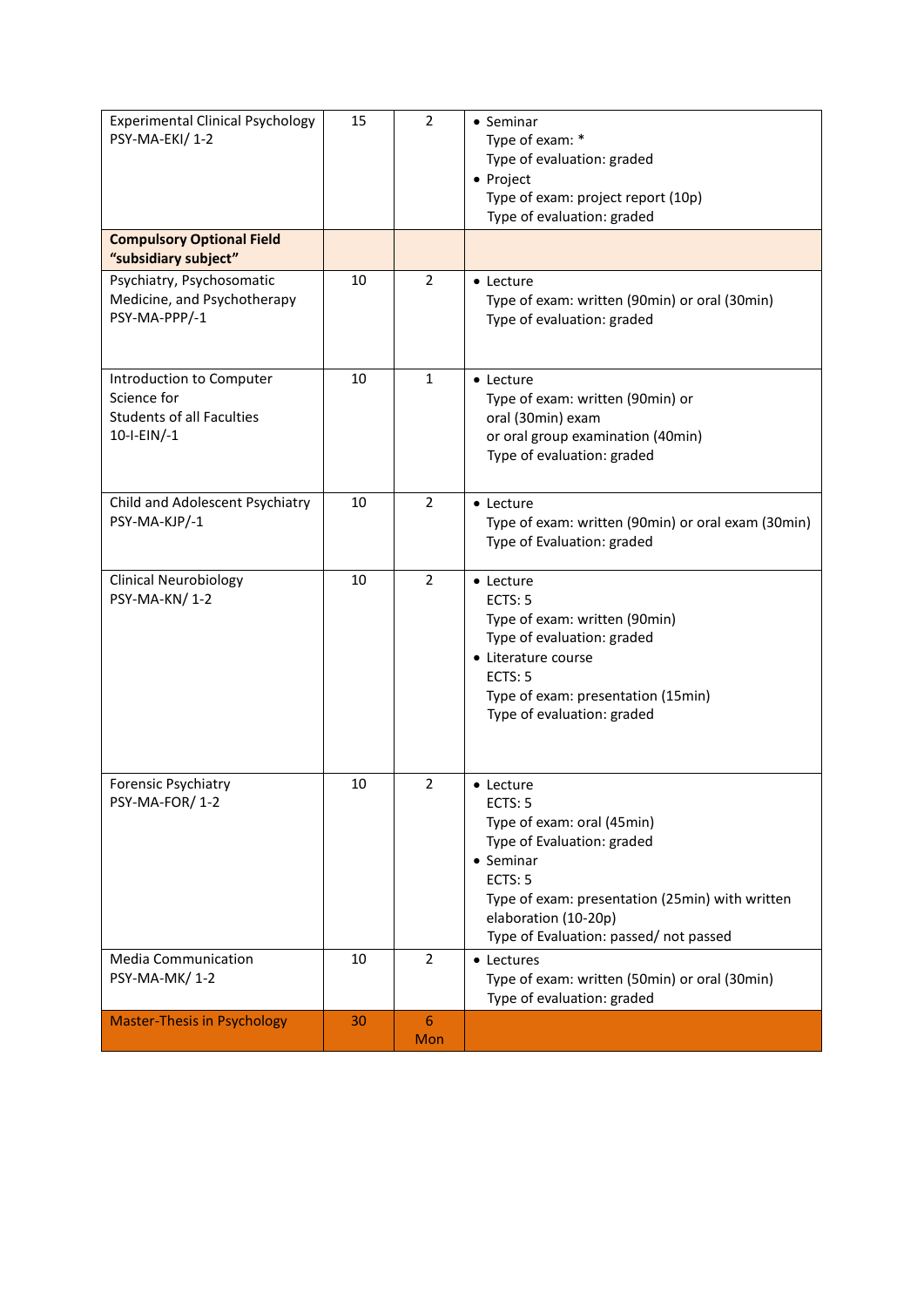# **Finding the Courses in the Course Catalogue**

The course catalogue is available online via SB@Home. Usually the courses are made public in the midth of the semester for the following semester (e. g. at the beginning of June for the following winter term). Please visit<https://www-sbhome1.zv.uni-wuerzburg.de/> to retrieve the courses. You do not need to log in the system. For this, you need a university account, which you receive after coming to Würzburg.

## **Step 1**

Please choose the correct semester in the course catalogue. You can choose between winter term (beginning in October) and summer term (beginning in April).

| Julius-Maximilians-<br><b>UNIVERSITÄT</b><br><b>WÜRZBURG</b>                                                                                                      | <b>SB@Home</b><br>Selbstbedienung für Studierende und Beschäftigte                                      | IMPRESSUM UND DATENSCHUTZERKLÄRUNG<br><b>SITEMAP</b><br><b>KONTAKT</b><br>LOGIN                                                                                                                                                                                                                                               |              |
|-------------------------------------------------------------------------------------------------------------------------------------------------------------------|---------------------------------------------------------------------------------------------------------|-------------------------------------------------------------------------------------------------------------------------------------------------------------------------------------------------------------------------------------------------------------------------------------------------------------------------------|--------------|
|                                                                                                                                                                   | Wartungsdonnerstag: von 15 bis etwa 17 Uhr ist SB@Home nicht erreicht ar.                               |                                                                                                                                                                                                                                                                                                                               |              |
|                                                                                                                                                                   |                                                                                                         | Semester wählen: SS 2015                                                                                                                                                                                                                                                                                                      |              |
| Sie sind hier: Startseite<br><b>Links und Hinweise</b>                                                                                                            | Modulhandbuch<br>Veranstaltungen                                                                        | Sommersemester 2015<br>Räume und Gebäude<br>Personen<br>Wintersemester 2014/15<br>Sommercemecter 2014                                                                                                                                                                                                                         |              |
| o<br>Webmail<br>ø<br>WueCampus<br>ø<br>Hilfevideos<br>ø<br>Hilfe bei Passwortverlust<br>Θ<br>Verifikation von<br>Bescheinigungen<br>o<br>Semester wählen: SS 2015 | Herzlich willkommen bei SB@Home, dem Online-Portal für Studierende, Lehrende,<br>Beschäftigte und Gäste | Wintersemester 2013/14<br>Sommersemester 2013<br>Wintersemester 2012/13<br>Sommersemester 2012<br>Wintersemester 2011/12<br>Benutzerkennung<br>Sommersemester 2011<br>Passwort<br>Wintersemester 2010/11<br><b>Anmelden</b><br>Sommersemester 2010<br>Wintersemester 2009/10<br>Sommersemester 2009<br>Wintersemester 2008/09 |              |
|                                                                                                                                                                   |                                                                                                         | SYSTEMDATUM UND -ZEIT: 11.06.2015 13:41:50<br>ANZAHL AKTUELLER NUTZER: 49 @WZVX15<br>UNIVERSITÄT WÜRZBURG<br>97070 WÜRZBURG<br><b>SANDERRING 2</b>                                                                                                                                                                            | <b>Hilfe</b> |

## **Step 2**

## Enter the course catalogue